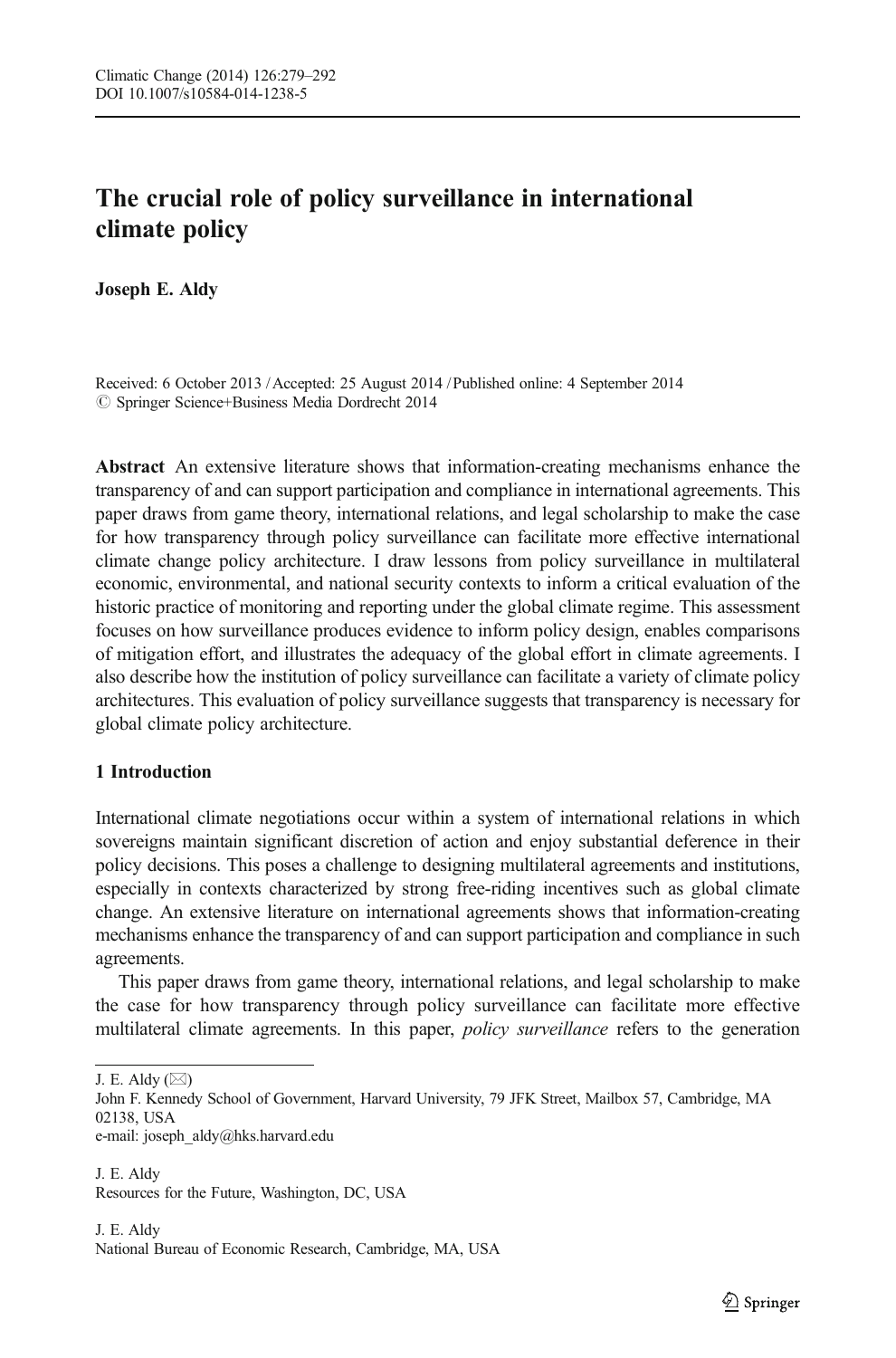and analysis of information on greenhouse gas mitigation policies and programs, including, inter alia, emission levels and estimated reductions, costs and cost-effectiveness, potential cross-border impacts, and ancillary benefits. While information-generating instruments can facilitate multilateral agreements, the status quo system of policy surveillance under the United Nations Framework Convention on Climate Change (UNFCCC) does not provide sufficient information and analysis to meaningfully inform negotiations or characterize progress in mitigating the risks posed by climate change.

To identify potential opportunities for improving climate policy surveillance, I evaluate policy surveillance schemes in other multilateral contexts, including surveillance conducted through the International Monetary Fund (IMF), World Trade Organization (WTO), the Organisation for Economic Co-operation and Development (OECD), the Convention on International Trade in Endangered Species (CITES), and the Montreal Protocol on Ozone-Depleting Substances. I draw out a series of insights and lessons applicable to climate policy surveillance and then describe how a well-designed and implemented system of surveillance could support a variety of climate policy architectures. For example, the international climate negotiations under the Durban Platform for Enhanced Action show increasing interest in architectural elements that depend on some form of surveillance. For example, the procedures for proposing and evaluating commitments—through pledge-and-review and peer review—as well as consideration of some forms of implementation—such as linking of domestic cap-andtrade programs—necessitate enhanced policy surveillance. This assessment of policy surveillance suggests that transparency is necessary for global climate policy architecture.

The next section of this paper synthesizes the literature on how information-producing institutions support agreements. The third section draws lessons from various multilateral systems of policy surveillance. The fourth section details the shortcomings in the current international climate policy framework's transparency mechanisms. The fifth section describes how institutionalizing policy surveillance can serve an array of international climate policy architectures. The final section concludes.

#### 2 Information and agreements

International climate policy attempts to engage nearly 200 countries in addressing a daunting collective action problem characterized by an array of uncertainties. Mitigating greenhouse gas emissions produces a global public good, and thus countries have a strong incentive to deviate from emission mitigation agreements (Barrett [2003](#page-11-0)). There is uncertainty about the credibility of commitments, reflecting questions on whether a country can implement policies that alter the behavior of private agents (e.g., emission abatement) as well as questions on the ability to observe a country's performance with respect to its commitment. Moreover, uncertainty reflected through exogenous shocks—higher than expected economic growth (e.g., in the United States in the 1990s and China in the 2000s) or energy system disruption (e.g., the Fukushima nuclear disaster in 2011)—also affect incentives for participation and compliance in a multilateral agreement (Hafner-Burton et al. [2012\)](#page-12-0). An extensive academic literature in multiple disciplines illustrates how transparency can reduce uncertainty and mitigate incentives to deviate from an agreement, and thus enable a set of reciprocal actions to deliver on a global public good.

Signaling the seriousness of commitment is often a condition for securing an agreement among parties. Schelling ([1956](#page-12-0)) suggests that transparency and publicity of a party's ex ante pledge and ex post outcome can enhance the credibility of commitments. The "publicity" called for by Schelling can be established by the "information structures" created by the rules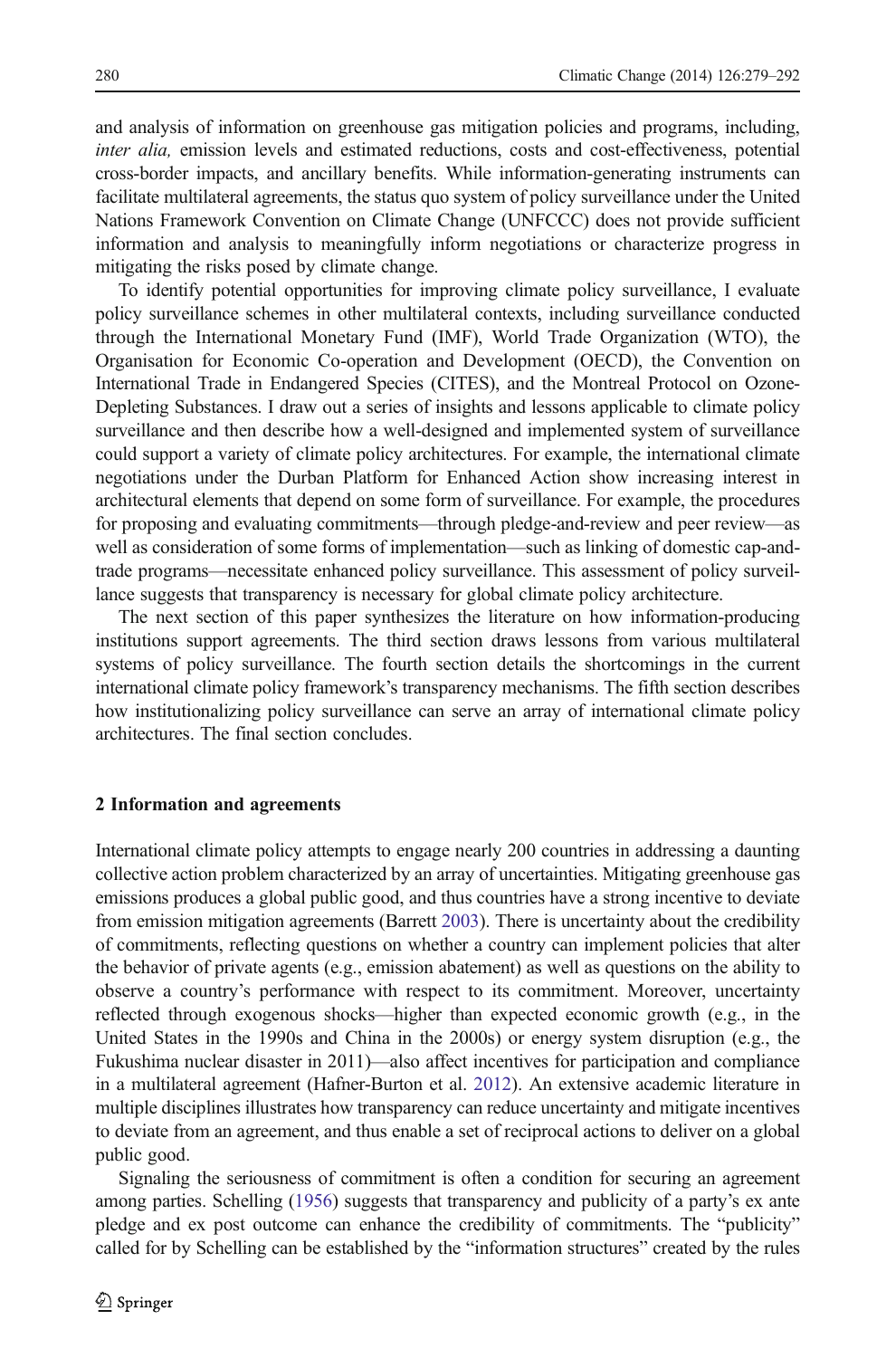of international institutions (Keohane [1998\)](#page-12-0). Transparency mechanisms can facilitate "naming and shaming" and the prospect of adverse reputational consequences for deviating from an agreement may promote compliance (Simmons [1998;](#page-12-0) Chayes and Chayes [1991](#page-12-0)). Even without an enforcement mechanism, information-generating institutions may "contain deviance within acceptable levels'" (Klabbers [2007](#page-12-0), p. 1004).

Political leaders who push for their nations to take on more ambitious climate change riskreduction policies could benefit from an institution collecting and publicizing information on their actions: it would highlight their leadership on this issue. Policy surveillance provides the information to enable planning ex ante for domestic actions and policies. Such public information also increases the costs to political leaders of failing to deliver on commitments, opening them up to domestic stakeholder pressure and peer pressure from other leaders.

Given the potential net benefits associated with free-riding, some parties may find it in their interest to deviate from an agreement. Barrett ([2003](#page-11-0)) notes the "incentive for parties to deceive creates an incentive for others to monitor" (p. 150). The probability of detecting deviations from an agreement increase with the transparency of the regime, which can thus reassure those countries predisposed to comply and deter those countries considering deviation (Chayes et al. [1998](#page-12-0); Levy et al. [1993\)](#page-12-0).

The repeated nature of climate negotiations provides an opportunity for transparency to inform subsequent rounds of negotiations. First, information can promote compliance in repeated games. In his discussion of monitoring in international environmental agreements, Barrett ([2003](#page-11-0)) notes that "transparency is of fundamental importance in a repeated game" (p. 284). Levy et al. ([1993](#page-12-0)) also note that "effective monitoring is a condition for sustained cooperation." In economic policy contexts, Simmons [\(1998\)](#page-12-0) observes that "[g]reater transparency and opportunities for reciprocity also enhance compliance where there is repeated play within a small group, for example in the European Union or among the large countries in the WTO" (p. 81). Second, structuring iterative negotiations around periodic information collection and analysis, could inform the setting of standards, goals, and implementation in subsequent rounds of negotiations, along the lines of Thompson's [\(2006a\)](#page-12-0) adaptive management scheme for international climate policy.

## 3 Lessons on surveillance from other international policy regimes

The extensive experience designing and implementing policy surveillance in an array of international policy regimes—including IMF Article IV consultations, OECD economic surveys, the WTO trade policy review mechanism, the Montreal Protocol reporting on ozone-depleting substances, arms control agreements, and the monitoring of trade in endangered species—provides a series of lessons applicable to the climate policy context. The information needs and the relevant lessons from these regimes, however, depend on the nature of the commitments in a new climate policy architecture. Coordinating a set of non-binding pledges may require different (and potentially less precise) surveillance than an architecture based on legally-binding emission commitments with enforcement penalties. For example, under the former, surveillance of policy performance—emission reductions, costs, cost-effectiveness—may be important, while a precise estimate of aggregate national emissions regardless of the efficacy (or even existence!) of domestic mitigation policies—may be the primary objective of surveillance under the latter (e.g., under a Kyoto-style enforcement mechanism). While the stark "bottom-up pledge" versus "top-down binding target" dichotomy may not do justice to the evolving approach to international climate policy, I will employ it to emphasize the relative importance of various lessons from policy surveillance in other regimes.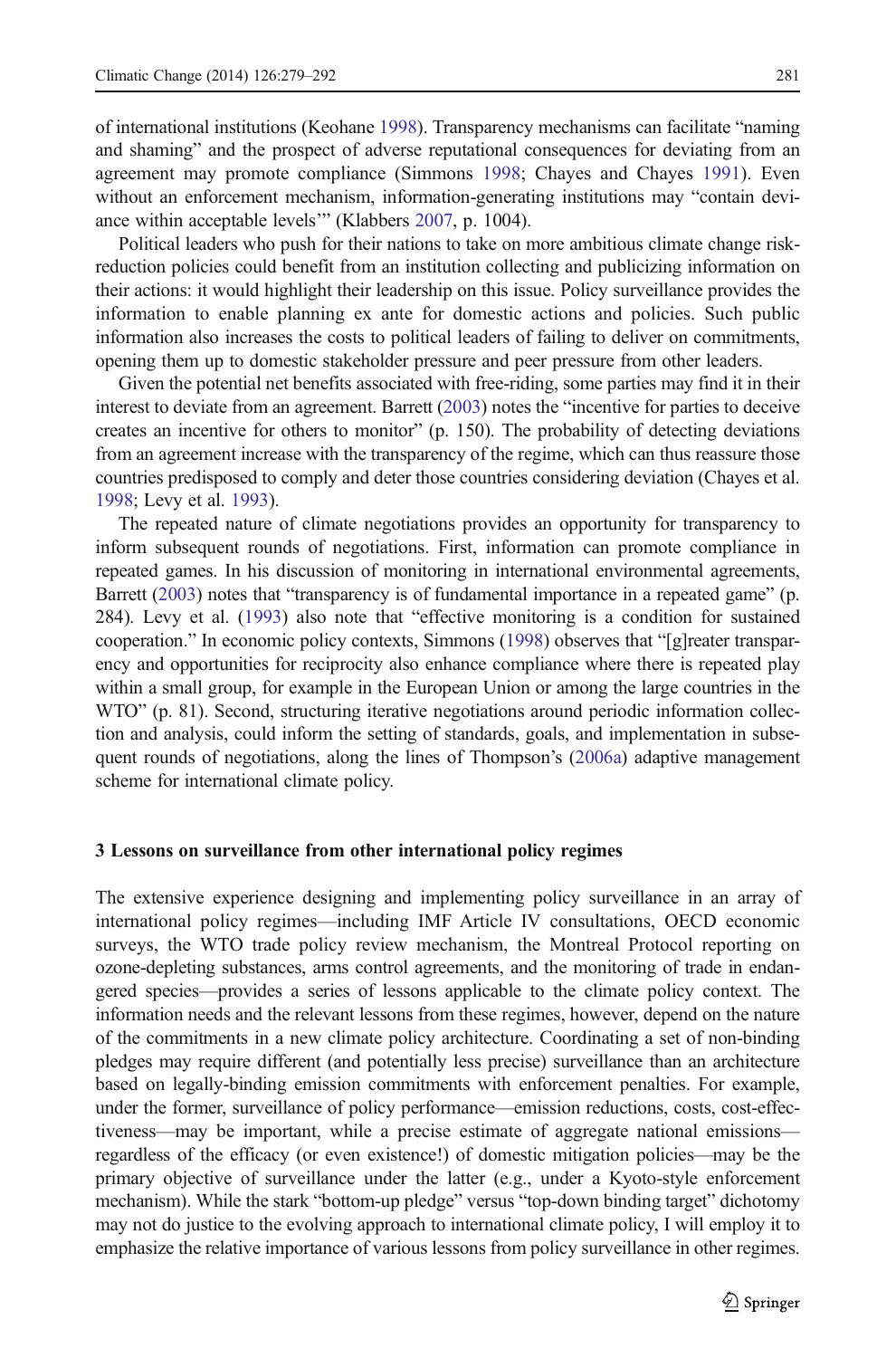## 3.1 Credibility of information

An effective policy surveillance mechanism must produce credible information for use by the parties to international climate agreements. In a wide array of contexts, national governments have effectively delegated such surveillance responsibilities to international organizations, and these entities can play important roles by generating "neutral" information (Thompson [2006b\)](#page-12-0). Chayes et al. ([1998\)](#page-12-0) note that "it is no coincidence that the regimes with the most impressive compliance experience—ILO, IMF, OECD, GATT—depend upon substantial, well-staffed, and well-functioning international organizations" (p. 58).

Teams of permanent staff experts make in-country visits as part of policy and data reviews under IMF Article IV consultations and OECD economic policy reviews. (IMF [2001](#page-12-0); OECD [2003](#page-12-0); Schafer [2006\)](#page-12-0). Under the Trade Policy Review Mechanism, the WTO Secretariat expert team typically visits the country under review and draws from multiple sources—government data, third-party data sources, data in the public domain—in compiling its assessment of the country's trade policy (Mavroidis [1992\)](#page-12-0). Even under the Intermediate Range Nuclear Missile Force Treaty, the United States and the Soviet Union provided for on-site inspection and monitoring (Chayes and Chayes [1991\)](#page-12-0).

An effective transparency mechanism not only collects information, but also provides analysis and evaluation of policy actions and outcomes. Analyzing and disseminating data on countries' actions under an agreement are necessary for transparency to contribute to regime compliance (Chayes et al. [1998\)](#page-12-0). The feasibility of collecting and analyzing information on country participation in an agreement can affect the nature of agreement and the forms of commitments.

For example, technical limitations to monitoring likely constrained serious arms control talks in the 1950s. As Fearon [\(1998\)](#page-12-0) notes, it was not until satellite monitoring remedied some of the monitoring barriers in the 1960s that the United States and the Soviet Union engaged in meaningful arms control negotiations. This may suggest the value in designing commitments in terms of pledged policies instead of the outcomes of policies (e.g., emissions). The former are easier to observe than the latter, which can facilitate agreements and review (Schelling [1956\)](#page-12-0). Thompson [\(2006a](#page-12-0)) calls for shifting the focus of reporting and review "toward information on successes and failures of various policies and measures implemented at the domestic level" (p. 25).

Victor [\(2007\)](#page-13-0) calls for a climate change review mechanism based on the IMF model, especially because of its permanent review staff. Aldy [\(2013\)](#page-11-0) also suggests that a formal institution with permanent staff could implement a transparency mechanism for the global climate policy regime. Such an institutional capacity could provide the confidence in the review mechanism as a function of its credibility, competence, and independence.

#### 3.2 Engaging peers

Expert reviews serve as inputs to a peer review mechanism in IMF, OECD, and WTO surveillance. In the OECD economic survey process, a delegation from the country under review responds to the draft expert report in a meeting of all OECD members. At this meeting, two lead examiners are drawn from the membership of the OECD to initiate the discussion of the draft report's findings and recommendations for policy reforms. The final published report reflects this discussion and must secure agreement among all OECD members before it is completed. Similar processes operate through the WTO Trade Policy Review Body and the IMF Executive Board (IMF [2001](#page-12-0); Schafer [2006\)](#page-12-0).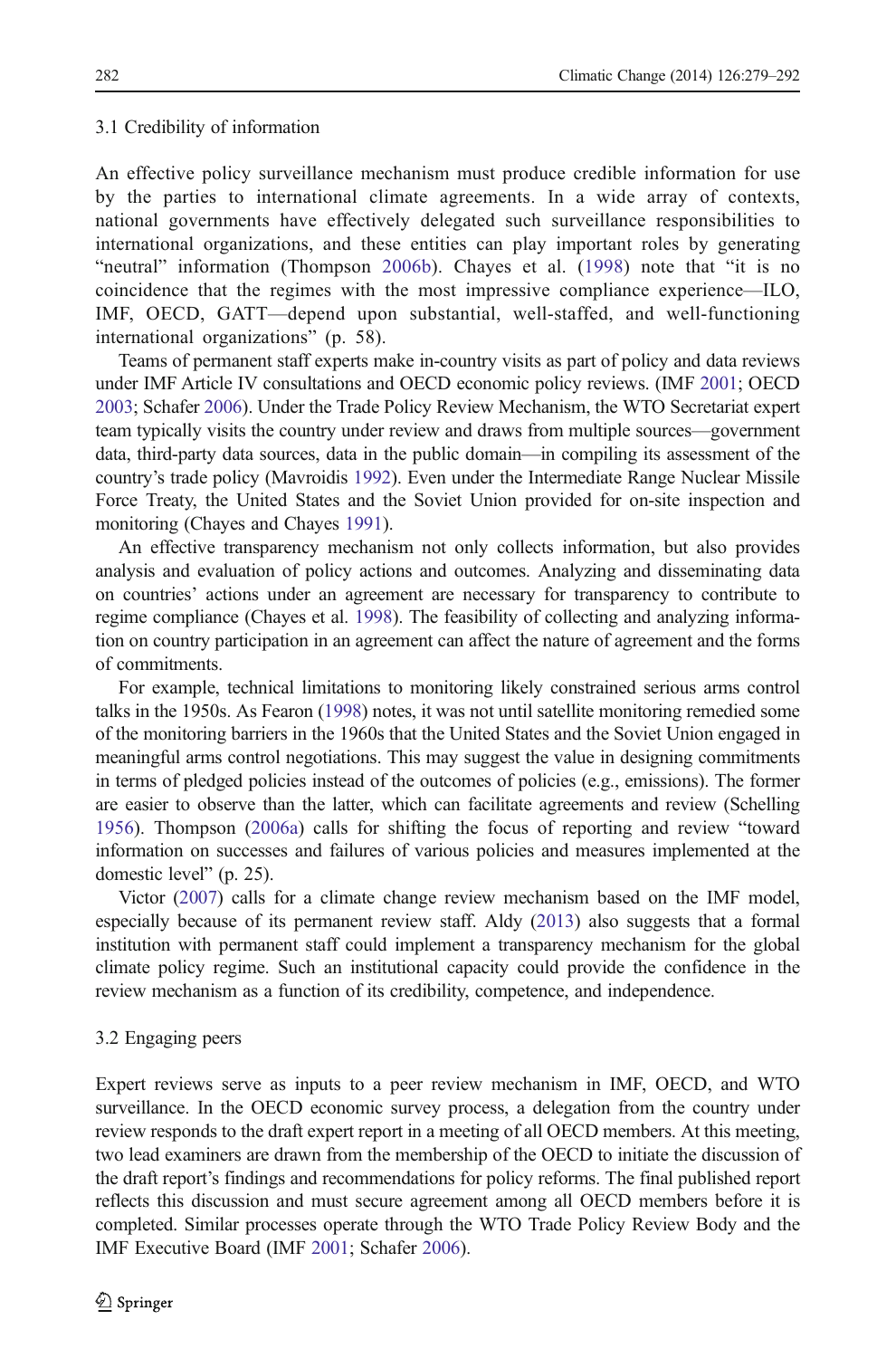Providing a forum for member states to engage one another through peer review can facilitate learning about effective policy practice and promote understanding about countries' individual policy design and implementation. As a review among peers, the OECD and IMF approaches serve as a facilitative process, not a compliance mechanism, and thus enable more candid dialogue among participants. Schelling ([2002](#page-12-0)) describes the effectiveness of "reciprocal multilateral scrutiny" among government negotiating teams in the talks on the allocation of Marshall Plan resources after World War II. This can serve as an important venue for persuasion to enhance ambition through a pledge and review approach to commitments. It is likely less important in a regime focused on legally-binding quantitative emission targets.

Based on the OECD model, an effective review process would "allow scrutiny of national policies" (Pizer [2007,](#page-12-0) p. 309). Pizer suggests annual meetings for discussion of review, provision of feedback, and opportunities to adjust commitments. The UNFCCC review process does not include a formal peer review mechanism, although the system of international consultations and analysis initially established in the 2009 Copenhagen Accord could provide for a consultative process among peers.

#### 3.3 Learning

Levy et al. [\(1993\)](#page-12-0) note that international policy surveillance institutions can "foster capacitybuilding by providing policy-relevant information in a form that is readily usable" (p. 415). The UNFCCC has adopted IPCC guidelines for emission inventories and land use, land usechange, and forestry (IPCC [2003\)](#page-12-0). Best practices could extend beyond emission accounting to include policies. Aldy [\(2013\)](#page-11-0) notes that identifying best practice policies through the experiences of countries undertaking emission mitigation can provide important information for developing countries as they design their mitigation programs.

Developed and emerging economies have substantial experience in implementing policies that can affect the investment in low-carbon technologies. Drawing lessons from these successes and failures can inform the design of new policies in all countries, but especially those in developing countries that may lack the institutional capacity to fully evaluate policy options. Establishing a set of "best practice" policies can draw from past efforts to promote the deployment of low-carbon technologies, and tailor guidance for countries' specific economic and cultural circumstances. As some developing countries become expert on adaptation, they can export best adaptation practices.

Understanding the aggregate impact of all nations' greenhouse gas mitigation policies is critical to evaluating the overall efficacy of the international climate policy architecture. Chayes et al. [\(1998](#page-12-0)) note that "creating transparency in international treaties generates information for assessing compliance of individual parties as well as evaluating overall regime effectiveness" (p. 49). The IMF conducts regular surveillance of the global economy—an assessment of the aggregate impact of economic, monetary, and fiscal policies of the member countries—and publishes the World Economic Outlook typically twice per year. Indeed, it is similar experience in trade policy that motivates Victor's [\(2007\)](#page-13-0) proposal to include an assessment of the collective consequence of individual country efforts in a climate change transparency regime.

For example, global climate policy reviews could draw from annual reporting of greenhouse gas emissions from every country, the policy surveillance undertaken that year, as well as thematic analyses. These reviews would also provide near-term forecasts for greenhousegas emissions growth and identify policy reforms that could reduce emissions. Doing so would provide a rigorous benchmark for the review of the adequacy of effort called for under the UNFCCC. This could build on current efforts by the International Energy Agency through its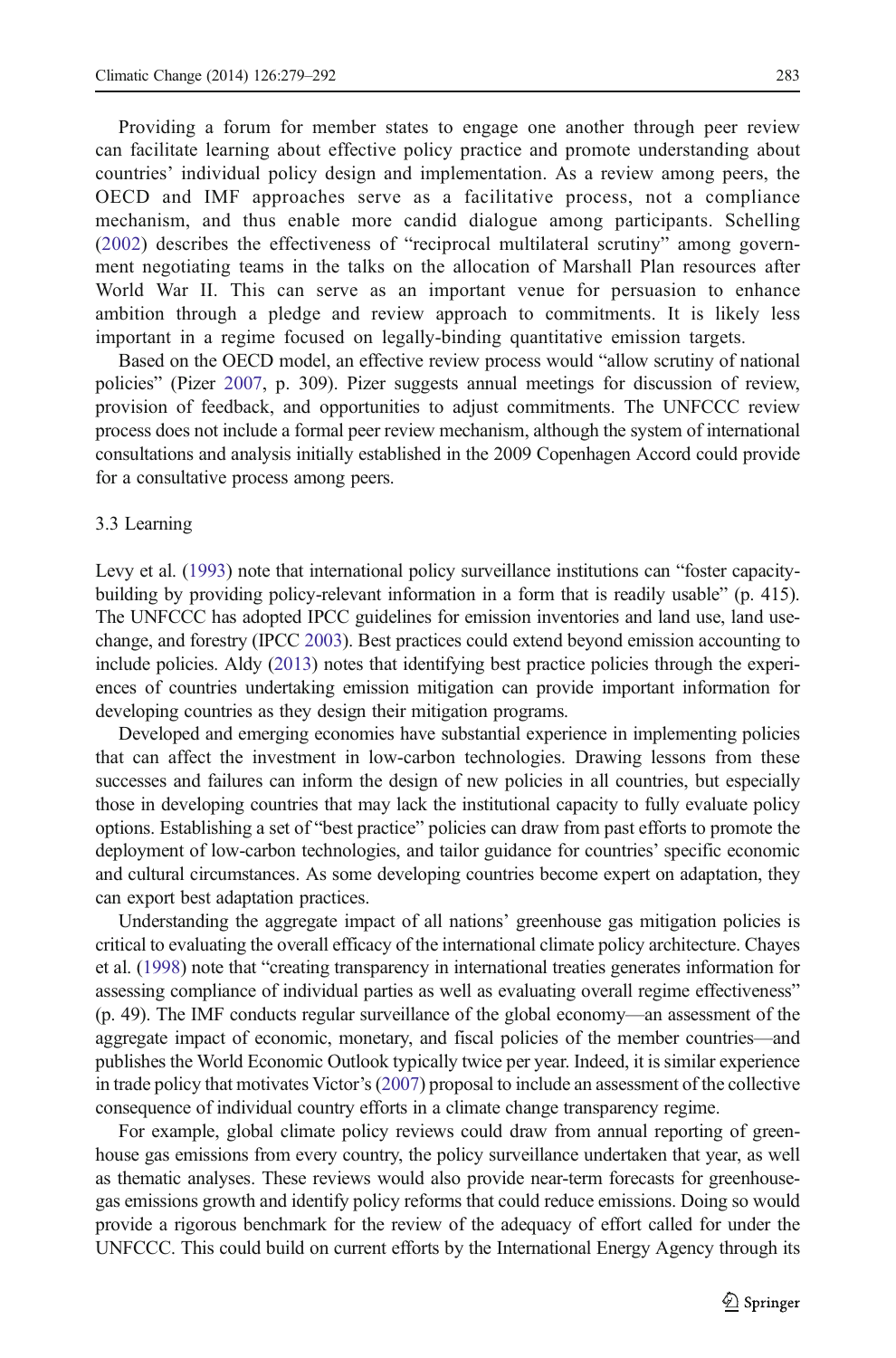World Energy Outlooks, UNEP through its Emissions Gap reports, and Ecofys through its Climate Action Tracker [\(http://climateactiontracker.org/](http://climateactiontracker.org/)). It is important that such a global review address aggregate emissions, which is the focus of these existing third-party reviews, and policy effectiveness, costs, etc. that typically receive less attention. These reviews could also include recommendations of best policies appropriate to the geographic, cultural, and economic context of specific countries.

## 3.4 Implementing surveillance

The IMF supports standards for data dissemination and codes for good policy practice that facilitates annual surveillance and benefits member countries in their implementation of economic policy. Implementing these standards has "enhance[d] the technical and professional capacities of finance ministries and central banks" (Chayes et al. [1998,](#page-12-0) p. 53). The WTO, WHO, FAO, and WMO provide technical assistance to developing countries as a primary programmatic activity (Chayes et al. [1998](#page-12-0)).

The Secretariat to the Montreal Protocol on Ozone Depleting Substances (ODS) facilitated developing-country reporting by elaborating procedures for tracking and reporting ODS data, providing data reporting templates, and explaining ways to improve domestic monitoring. The Montreal Protocol increased the costs for failing to submit adequate ODS data reports by linking access to financing for projects to reduce ODS consumption to satisfying the reporting requirements (Wettestad [2007](#page-13-0)).

International institutions of information collection and dissemination can lower the costs of an international agreement. Technical and financial assistance for key elements of capacity building could enable improved monitoring, reporting, and evaluation in developing countries (Keohane [1994\)](#page-12-0). International institutions can formally undertake monitoring that lowers the transaction costs of an agreement. The provision of standards and reporting templates can improve the transparency of the reporting and review and enhance surveillance effectiveness. Given the weak (or non-existent) domestic climate policy surveillance institutions in many developing countries, a robust international system of transparency will require improving the technical capacity in many countries to adequately monitor and report on their domestic climate policy activities (MacFaul [2006](#page-12-0)). This may require additional resources for data collection and reporting standards, analytic tools, personnel training, and surveillance implementation.

The OECD facilitates reviews of member states' economic policies every 1 to 2 years (OECD [2003;](#page-12-0) Schafer [2006](#page-12-0)). IMF Article IV consultations typically occur annually and apply to all IMF members. WTO members are subject to a regular review of their trade policies (Mavroidis [1992\)](#page-12-0). The four countries with the largest share of world trade undergo policy review every 2 years, while the next 16 participate in reviews 4 years, and all other countries take part in reviews every 6 years. The frequency of individual country policy reviews could vary with the level of current greenhouse gas emissions, like the WTO review process.

# 3.5 The role for civil society

Shining a light on policy implementation and outcomes can empower stakeholders and members of civil society. For example, making public Article IV consultations enables stakeholders to push for better economic policies in their respective countries and improves the quality of the IMF review product by subjecting the reviewers to external assessment (Fischer [1999](#page-12-0)). Requiring transparency and permitting civil society scrutiny can enhance the accountability of an international agreement (Keohane [1998\)](#page-12-0). Nongovernmental organizations have provided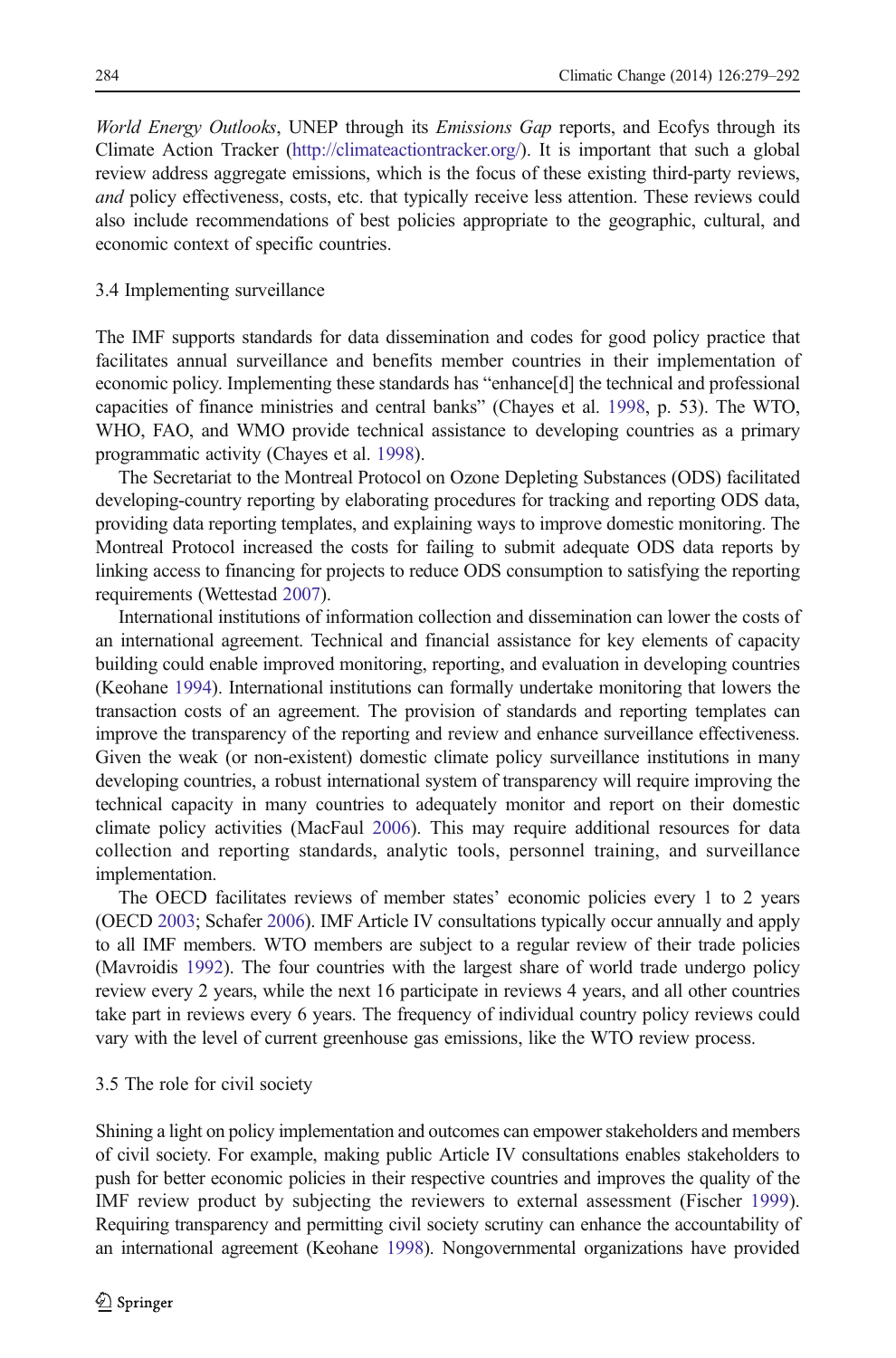information to challenge claims made by some countries in the reporting of their human rights policies and practices (Chayes et al. [1998](#page-12-0)). The Convention on International Trade in Endangered Species formally relies on international nongovernmental organizations—the World Conservation Union and the World Wildlife Fund—to provide independent reviews of national reports and a trade monitoring network (Wettestad [2007\)](#page-13-0). Individual counties have increased transparency by making data available, such as the public dissemination of satellite data on Amazonian forest cover by the Government of Brazil.<sup>1</sup> Public dissemination of emissions data and policy evaluation can enable nongovernmental organizations to contribute more effectively to domestic policy design and international negotiations.

## 4 The status quo global climate change policy surveillance regime

An effective transparency institution would provide information and evidence to inform the design of global climate policy, enable a credible analysis of the comparability of effort among participating parties and thus illustrate reciprocity of action, and demonstrate the aggregate impacts of participating countries' actions on the global climate. This section reviews and describes the shortcomings of the UNFCCC transparency system along these three dimensions.

4.1 The role of evidence and credible information in climate policy

The current international climate change policy architecture suffers from a dearth of information on countries' contributions to climate change risk mitigation. Under Article 12 of the UNFCCC, Annex I countries submit annual greenhouse gas emission inventories while Non-Annex I countries submit infrequent emission inventories most developing countries have reported no more than 2 years of emissions data since 1992 (Breidenich and Bodansky [2009\)](#page-11-0). For example, China submitted information on its greenhouse gas emission inventory for 1994 (in its 2004 national report) and for 2004 (in its 2012 national report). A once-per decade snapshot of emissions, with nearly a decade-long reporting lag, is clearly inadequate to inform policy especially given independent estimates indicating that Chinese fossil carbon emissions were 68 % greater than U.S. emissions in 2011 (Le Quéré et al. [2013](#page-12-0)). In addition, nations communicate to the UN reports on their climate change vulnerability, climate change policies, greenhouse gas emissions, and related topics under Article 12 of the Convention. Industrialized countries each submitted five national reports to the UNFCCC through 2012, while developing countries submitted no more than two reports over this time frame.

Given this information vacuum, north–south rhetoric, as opposed to evidence, has informed the implementation of UNFCCC principles, such as "common but differentiated responsibilities and respective capabilities." For example, the 1995 Berlin Mandate, which culminated in binding emission targets for industrialized countries in the Kyoto Protocol, notes that this negotiating process "shall be guided" in part by "the fact that the largest share of historical and current global emissions of greenhouse gases has originated in developed countries."<sup>2</sup> The "fact" that the "largest share of current global greenhouse gas emissions originated in developed countries" is not correct. Data published in a 1993 issue of *Climatic Change* show

<sup>1</sup> Satellite imaging data can be accessed at [http://www.dgi.inpe.br/CDSR/.](http://www.dgi.inpe.br/CDSR/) <sup>2</sup> Emphasis added. Available online at: [http://unfccc.int/resource/docs/cop1/07a01.pdf.](http://unfccc.int/resource/docs/cop1/07a01.pdf)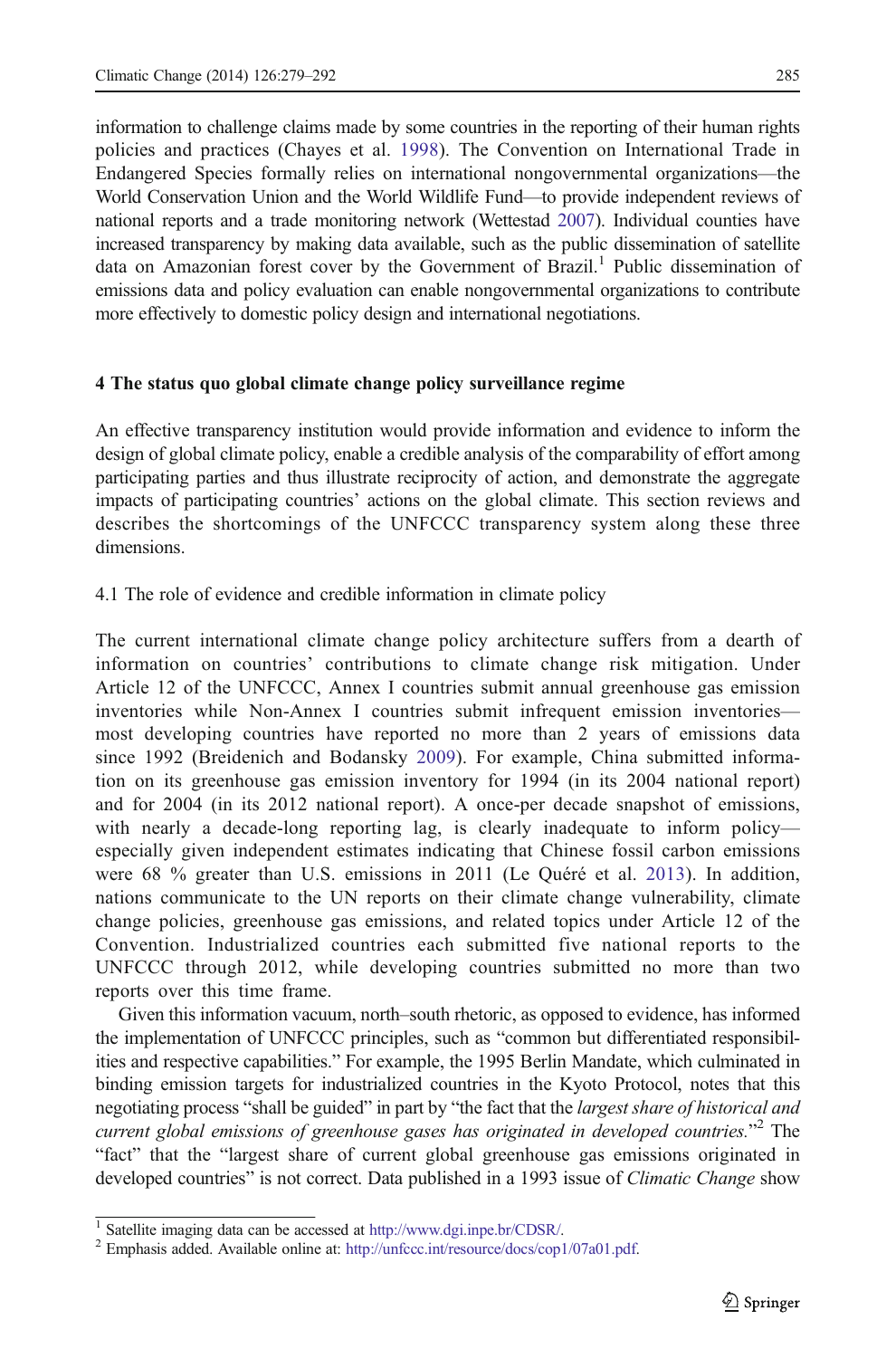that the largest share of 1988 global emissions of greenhouse gases originated in the developing countries referred to as Non-Annex B countries under the Kyoto Protocol (Subak et al.  $1993$ )<sup>3, 4</sup>

The Berlin Mandate suggests that countries' contemporaneous share of global emissions should inform commitments. Unfortunately, there is no UNFCCC monitoring or reporting mechanism to provide information on developed and developing countries' respective share of global greenhouse gas emissions in a recent year. Independent estimates of annual carbon dioxide  $(CO<sub>2</sub>)$  emissions from fossil fuel combustion show that the developing country share has grown each year since 1988 and comprised 60 % of global fossil carbon emissions in 2011 (Le Quéré et al.  $2013$ ).<sup>5</sup>

The global climate regime also recognizes countries' "respective capabilities" as a principle to guide policy action. It is difficult to reconcile the "differentiation" in emission reporting i.e., no reporting for the developing countries responsible for more than three-fifths of current global emissions—with respective capabilities. First, note that developing countries have the capacity to report annual detailed inventory data under the Montreal Protocol. Second, many developing countries have greater capacity than at least some of the industrialized countries that have annual UNFCCC emission reporting requirements. About 50 Non-Annex I countries have higher per capita incomes than the poorest Annex I country. In addition, about 40 Non-Annex I countries rank higher on the Human Development Index than the lowest-ranked Annex I country (Aldy and Stavins [2012](#page-11-0)).

There is, nonetheless, substantial heterogeneity among Non-Annex I countries. Some developing countries lack the institutional capacity to monitor emissions, evaluate programs and policies, estimate emission reductions across various sources and sectors in their economies, and report this information. For example, the 2013 UNEP "Emissions Gap" report notes that "serious information gaps preclude comprehensive assessment of several countries' emission trajectories under current policies" (p. 12).

The differentiation in monitoring occurs in the frequency and quality of reporting and review. Developed countries submit annual emission reports, pursuant to established guidelines subject to expert review. In contrast, developing countries emissions reports are made as a part of their infrequent national reports, and are neither subject to the same data standards as developed countries nor undergo expert review (Breidenich and Bodansky [2009](#page-11-0); MacFaul [2006](#page-12-0)). Even the regular reporting of developed countries emissions is insufficient to characterize the effectiveness of emission mitigation actions in these countries (Ellis and Larsen [2008](#page-12-0); Breidenich and Bodansky [2009](#page-11-0); Thompson [2006a](#page-12-0)). The reviews of industrialized countries typically draw, in an ad hoc nature, from government-sponsored experts (from academia, business, and government sectors) to conduct a review, with occasional incountry visits, as opposed to relying on a professional bureaucracy.

<sup>&</sup>lt;sup>3</sup> Subak et al. [\(1993\)](#page-12-0) published data on  $CO_2$ ,  $CH_4$ , and  $N_2O$  emissions for 142 countries. I constructed the Annex B aggregate from the paper's appendix, which omits two very small Annex B nations (Monaco and Liechtenstein) and includes 15 Non-Annex B countries in the calculation of Annex B aggregate emissions (circa 1988 Soviet Union and Yugoslavia are included among these Non-Annex B countries). Non-Annex B emissions are constructed as the difference between the reported world emissions and this Annex B aggregate estimate.

<sup>4</sup> I use the terms "Annex B" and "Annex I" interchangeably to represent industrialized countries since their memberships are nearly identical.

 $<sup>5</sup>$  Since developing countries have traditionally had a larger share of land use CO<sub>2</sub> and methane emissions, their</sup> share of total global greenhouse gas emissions in 2011 may well approach two-thirds. The absence of a credible monitoring regime complicates this assessment.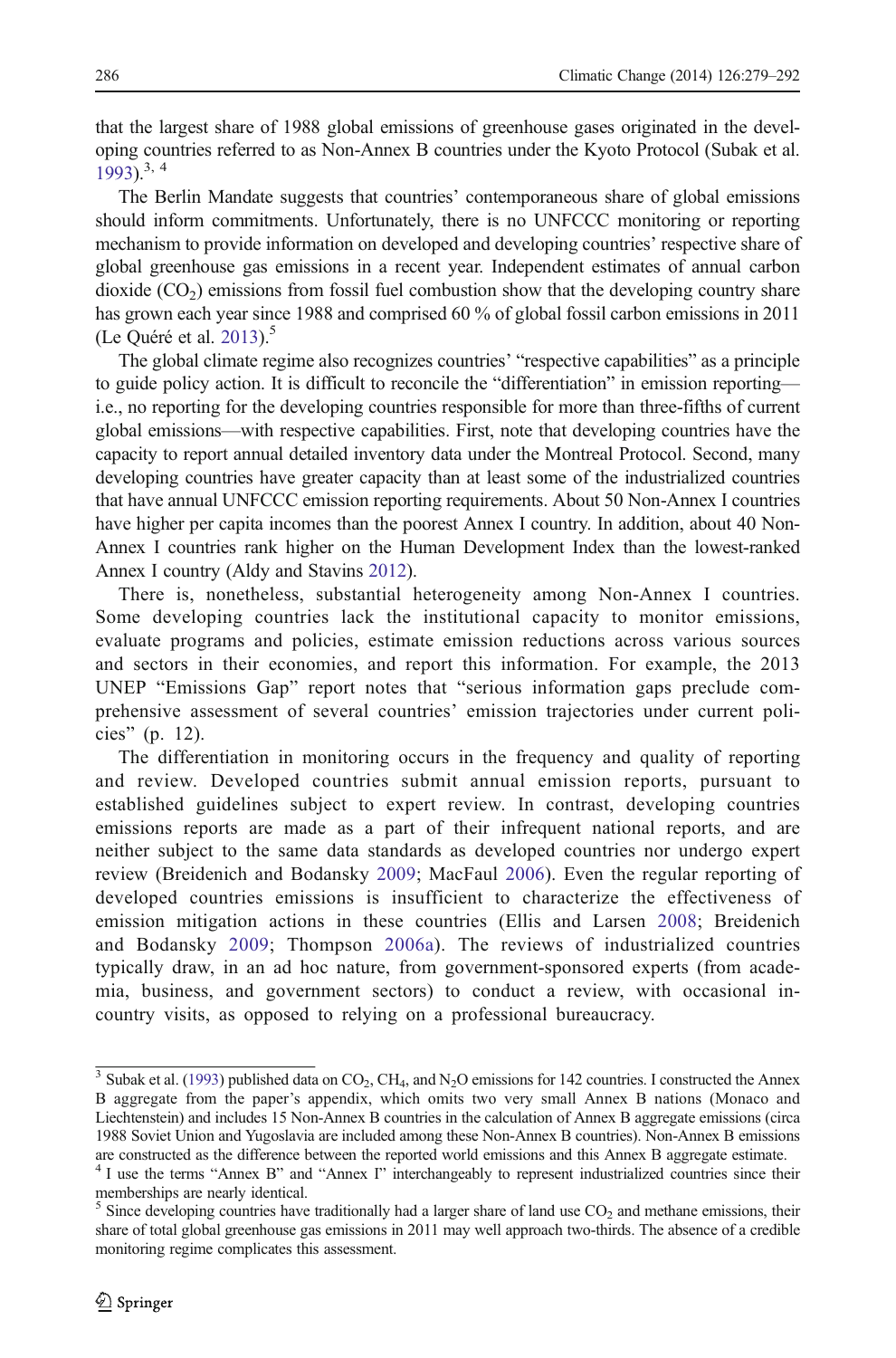In order for a set of countries to perceive their contribution to mitigating climate change as fair, they need information to assess the comparability of effort.<sup>6</sup> The absence of credible, legitimate means for comparing effort affects the determination of the set of countries that take on commitments, the ex ante assessment of countries' proposed commitments, and the ex post evaluation of countries' performance in delivering on those commitments. Indeed, a formal process to engage peers in the review of other countries' actions, policies, and emission outcomes would naturally lead to an assessment of the comparability of effort.

The traditional way to compare mitigation commitments has been to focus on a country's commitment relative to its 1990 emission level. Yet, emissions are an outcome, often of many factors in addition to domestic emission mitigation policies, not a measure of effort. For example, the shutting down of old Soviet industrial infrastructure and the transformation from planned to market economies has resulted in dramatic emission reductions. Since the UNFCCC entered into force in 1994, Russia's greenhouse gas emissions have never exceeded 60 % of their 1990 level (the emission target Russia agreed to in the Kyoto Protocol). Comparing current emissions to any historic level of emissions provides a very noisy signal of effort. The current system of periodic national reports is so incomplete and inconsistent that it is not possible to credibly compare effort among countries or even compare effort within a country over time (Thompson [2006a\)](#page-12-0).

Assessing the comparability of effort became more challenging with the myriad forms of emission commitments under the Copenhagen Accord and Cancun Agreements—emission targets relative to a base year, emission reductions relative to a business-as-usual forecast, improvement in the emission-to-GDP ratio, as well as sector-specific policies and goals. There was no transparency mechanism to evaluate and compare these proposed commitments in the lead up to the Copenhagen talks.<sup>7</sup> This yields several adverse consequences for the negotiations.

First, only the largest and most advanced governments have the capacity to evaluate other countries' proposals, thus putting smaller, less developed countries at a negotiating disadvantage. Second, the small set of countries that can assess others' proposals may shape or censor information dissemination consistent with their negotiating strategies. Third, there may be no comprehensive evaluation of proposed commitments.<sup>8</sup> Fourth, views on a specific proposal may differ and thus create confusion in the negotiations. For example, was China's 2009 proposal to lower its  $CO_2$ -to-GDP intensity 40–45 % through 2020 an ambitious gamechanger or just continuing along business-as-usual? The determination may depend on resolving an important ambiguity in China's proposal—how is GDP measured in the intensity calculation—nominal, constant-year Yuan, or real purchasing power parity? If nominal GDP is

 $6$  Refer to Aldy and Pizer [\(2014\)](#page-11-0) for a detailed discussion of metrics for comparing mitigation effort among parties to the UNFCCC.

Nearly a year after the Copenhagen talks, the United Nations Environment Programme [\(2010\)](#page-12-0) produced the first of a series of "emissions gap" reports that estimated the emission impacts of countries' Copenhagen Accord emission goals, policies, and actions, most of which were incorporated in the Cancun Agreements. This report focused on the aggregate impact of the pledged emission commitments, and paid less attention to the comparability of commitments. In 2012, as a part of the Cancun Agreements (Decision 1/CP.16, paragraph 38), the UNFCCC secretariat organized a workshop to clarify the assumptions and expected outcomes of Annex I emission pledges through 2020. Some countries appear to have approached this "clarification" process as an opportunity to increase information flow and enhance transparency, while others have approached this as an opportunity to push for more ambitious emission mitigation commitments.

<sup>&</sup>lt;sup>8</sup> The UNEP "gap reports" provide some information on country emission pledges, especially with respect to emission levels, but focus less attention on design, implementation, efficacy, and costs of policies.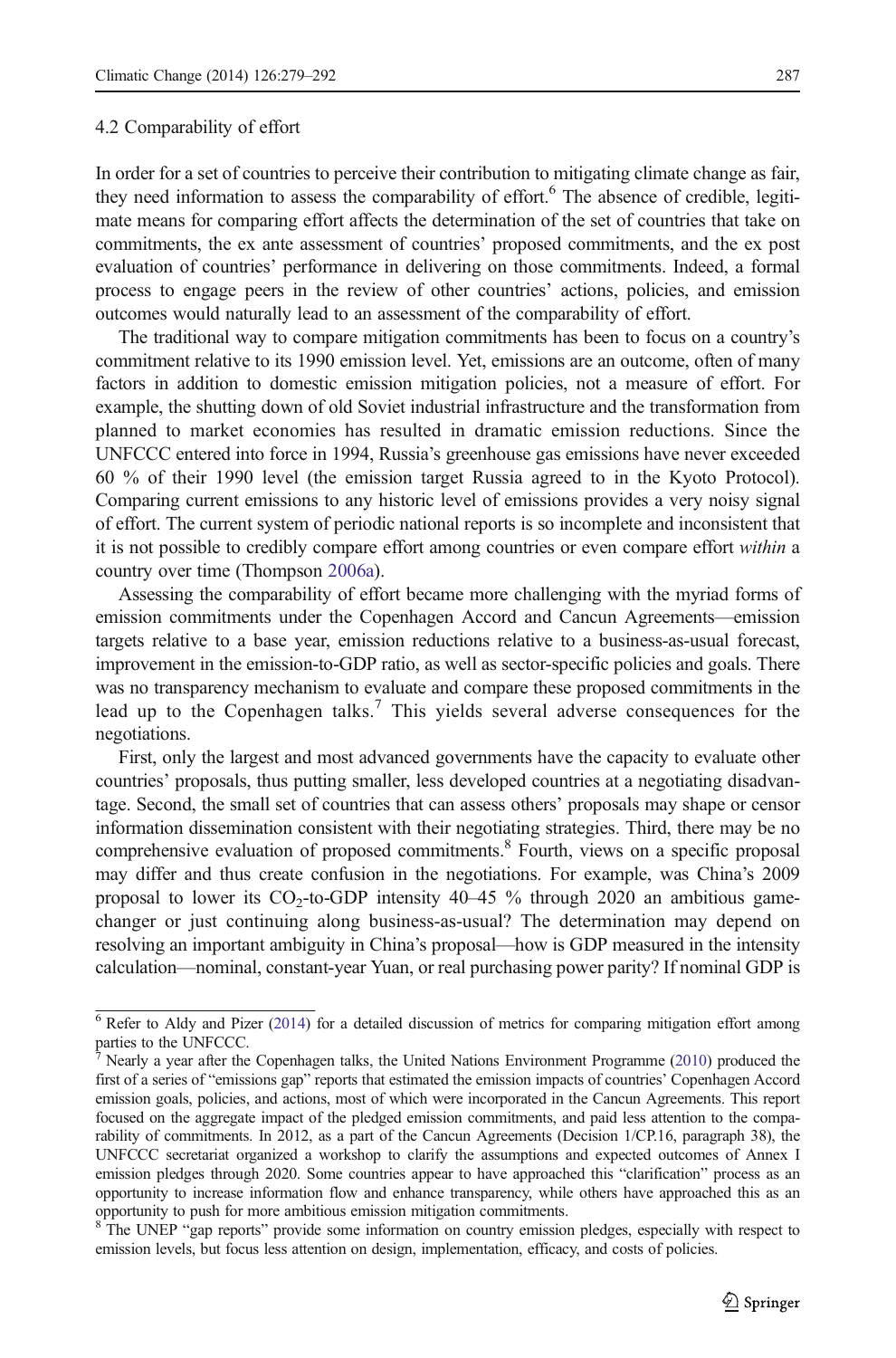used, then this improvement is less ambitious than historic trends (Aldy and Pizer [2014](#page-11-0)). These are potentially important questions to which a transparency mechanism could focus attention, instead of the ad hoc manner of the status quo.

# 4.3 Adequacy of global effort

The UNFCCC surveillance program does not report global aggregate greenhouse gas emissions. There is neither a reporting nor a monitoring mechanism that would even permit a UNFCCC global emission estimate. This undermines the ability of participating governments and interested stakeholders to learn about the efficacy of the multilateral climate policy regime. For a global treaty focused on near-term emission commitments and long-term atmospheric greenhouse gas concentration stabilization, and under which the Cancun Agreements called for peaking in global emissions as soon as possible (Decision 1/CP16, paragraph 6), it is striking that it does not track the flow of global emissions.

Independent estimates of fossil fuel  $CO<sub>2</sub>$  emissions provide little evidence that the UNFCCC has delivered adequate effort. Global fossil carbon emissions in 2011 were more than 50 % greater than they were in 1992 (Le Quéré et al. [2013](#page-12-0)). Global emissions grew about 2.8 % annually in the decade after the Kyoto negotiations, dramatically faster than the 1.2 % annual rate in the decade leading up to the Kyoto Conference.

There are many voices in the academic and advocacy communities who have noted that current actions are inadequate (e.g., UNEP [2010,](#page-12-0) [2013\)](#page-12-0). It is difficult to have a serious, productive negotiation on "how to close the ambition gap" when there is neither agreement on a global emission goal (a normative question) nor information of global emissions (a positive and technical question that could be addressed through the design, financial support of, and application of data collection protocols throughout the world). As a result, the negotiations lack an easily observable measure of progress that could facilitate subsequent rounds of negotiations.

## 5 Integration with climate policy architectures

Drawing on the international climate policy architecture classifications in Aldy and Stavins ([2007](#page-11-0)), this section illustrates the role that policy surveillance could play in targets and timetables, harmonized domestic actions, and coordinated and unilateral policies architectures.

## 5.1 Targets and timetables

Under Kyoto-style quantitative emission targets, the primary role for policy surveillance would be to "count the tons." The review of emissions data would demonstrate whether a country is in compliance with its emission target. The surveillance could also play a role in informing the setting of targets. For example, Frankel [\(2010\)](#page-12-0) proposes to set emission targets as a function of incomes, historic emissions, and per capita emissions, i.e. quantitative measures of ability to pay, responsibility, and equity.

5.2 Harmonized domestic actions

Harmonized domestic actions could be legally-binding or reflect explicit coordination of common pledged policies, and thus the surveillance demands would differ by the legal nature of the commitment. Consider the two most commonly advocated instruments of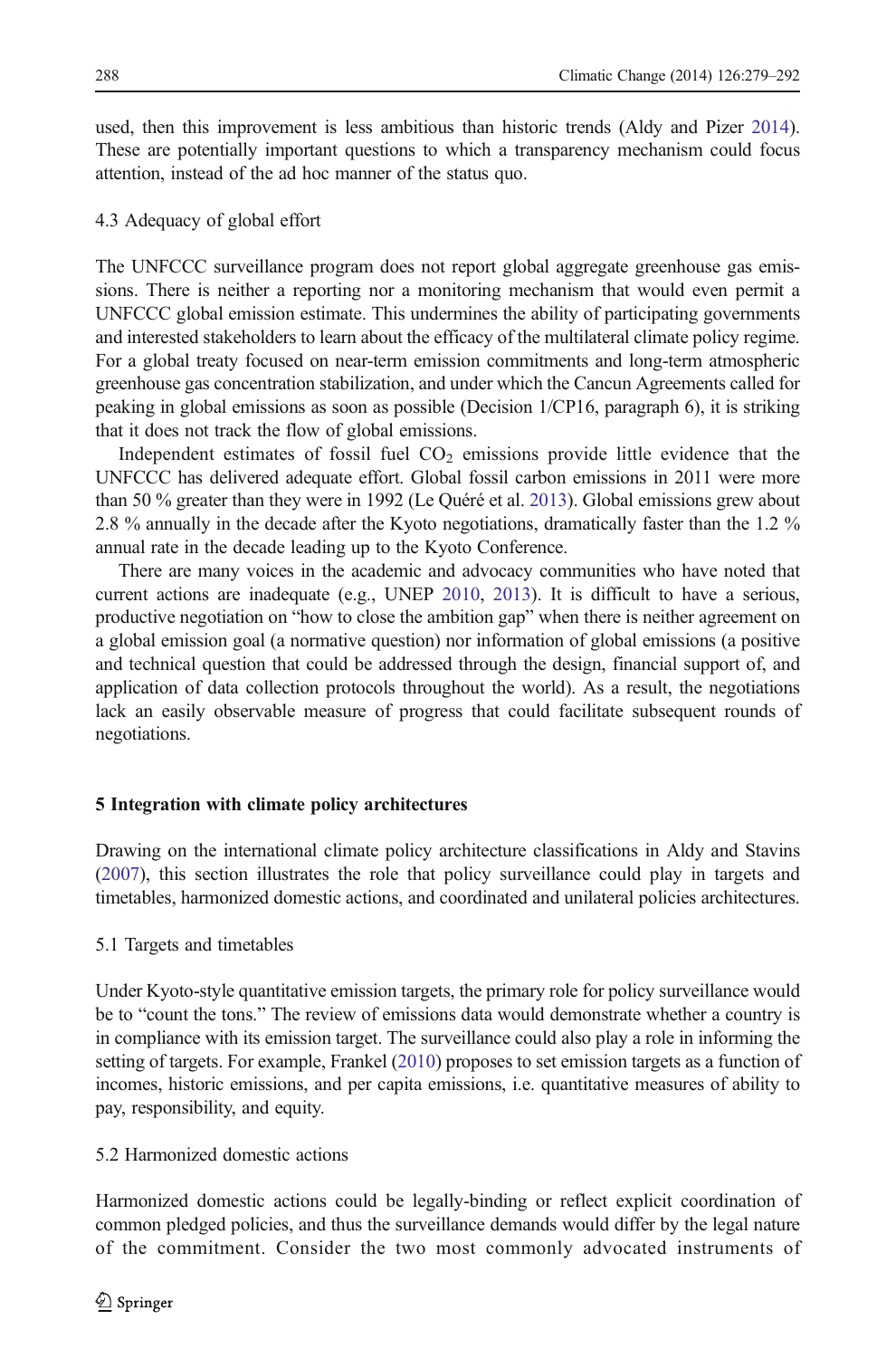implementation, a carbon tax and cap-and-trade. Cooper [\(2010\)](#page-12-0) calls for harmonized domestic  $CO<sub>2</sub>$  taxes as the basis for an international climate policy regime. In his proposal, the IMF would review countries' carbon taxes. A system of policy surveillance could ensure that economic activity around the world faces a common carbon price, including evaluation of any efforts at fiscal cushioning, and evaluate the effectiveness of  $CO<sub>2</sub>$  tax policies.

A number of countries and regions have linked their domestic cap-and-trade programs (e.g., the EU and Norway, California and Quebec), and future linking could serve as part of a global climate policy architecture (Jaffe and Stavins [2010](#page-12-0)). The linking of any two programs would likely involve a mutual assessment to ensure comparable integrity. For example, California and Quebec established a consultation committee to monitor the implementation of their linked programs (California Air Resources Board [2013](#page-11-0)). Domestic stakeholders in each system may demand surveillance and a consultative process. The transparency mechanism of an international climate regime could inform this evaluation for any two cap-and-trade programs considering linking.

#### 5.3 Coordinated and unilateral policies

Policy surveillance would play a critical role as the "review" element of bottom-up climatepolicy pledge-implement-review schemes (Schelling [2002](#page-12-0); Pizer [2007;](#page-12-0) Victor [2007](#page-13-0)). For example, the pledge and review system reflected in the Copenhagen Accord and the Cancun Agreements would certainly benefit from a rigorous review program. This is evident in the agreement for "international consultations and analysis" of developing country mitigation actions, policies, and goals as well as in the assessment of international climate finance. If these review mechanisms are well-designed and employed in practice, then the reviews could assess whether countries fully implemented their pledges and determine the effectiveness of various policy approaches to reduce emissions. In this case, the ex post policy surveillance of a round of commitments can inform negotiations over the subsequent round of commitments.

Policy surveillance could inform commitments within a given round of talks through a "pledge-review-repledge" system. In this case, the negotiations occur in three parts. First, countries propose or pledge commitments. Second, the policy surveillance mechanism undertakes an ex ante review of the proposed commitments. Finally, countries negotiate over the final commitments in which the analysis produced by the review mechanism could inform the final agreement.

Finally, policy surveillance could inform unilateral domestic policies such as a border carbon tax. A neutral evaluation of a given country's climate program could serve as the basis for assessing whether that country merits a waiver from another country's border tax. Analysis of domestic policy actions among a set of trade partners, including a formal assessment of the comparability of effort, could inform these domestic actions on border measures and allow for an evidence-based determination of the border measure's consistency with the WTO's nondiscriminatory application standard.

## 6 Conclusions

A rigorous transparency regime focused on the policies designed to mitigate the risks of climate change is necessary for a successful international climate change agreement. Compiling and analyzing information on climate change policies can provide a robust evidentiary basis for the global climate framework, provide information on the comparability of effort that can facilitate trust and agreement among countries, and identify the adequacy of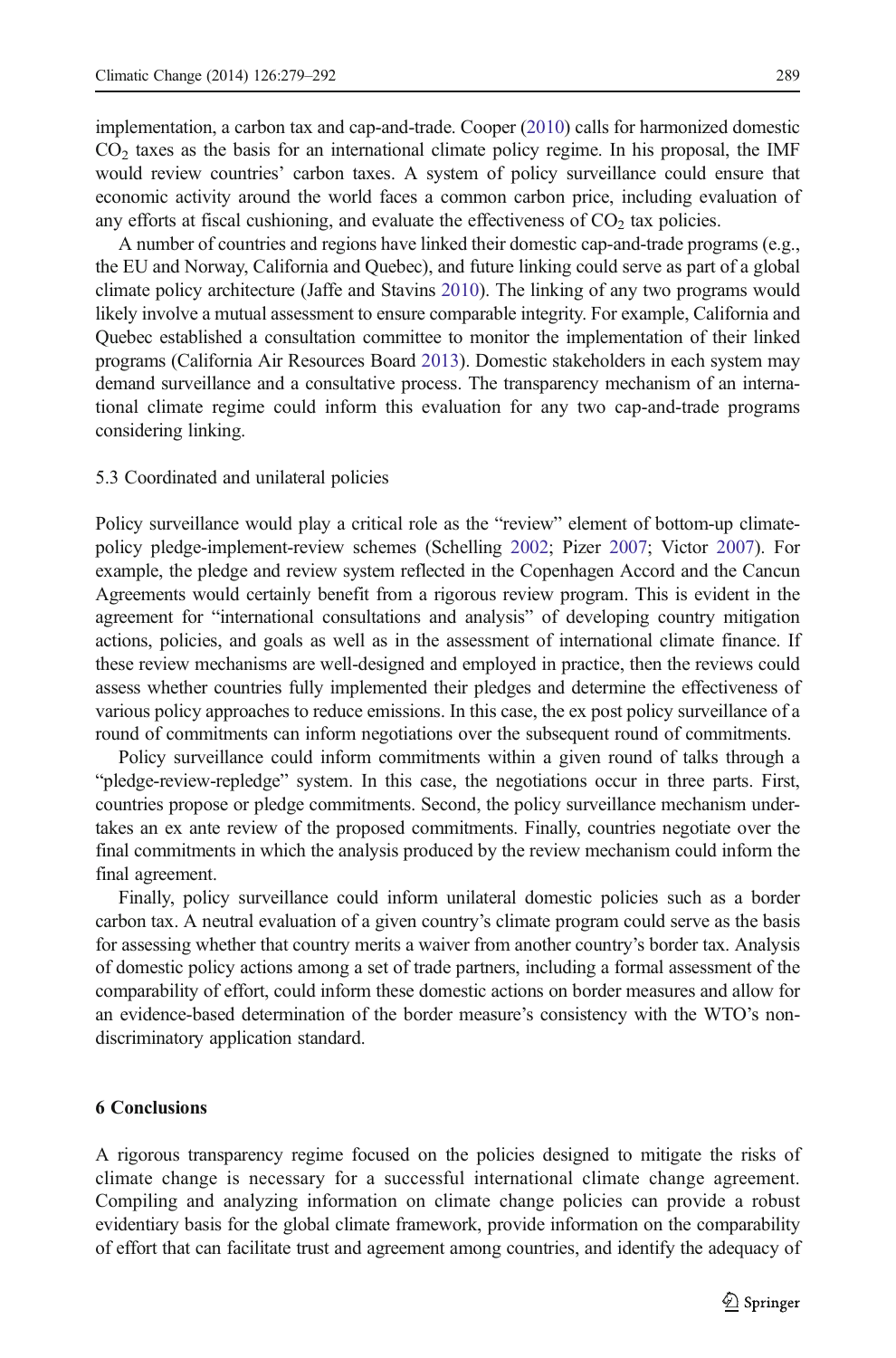<span id="page-11-0"></span>the collective effort to combat climate change. This paper illustrates how transparency could facilitate the operation of an array of policy architectures. Let me close with comments on the institutional design of a transparency mechanism and the objective for policy and regime learning under a climate change policy framework.

In another paper, I have called for creating a Bretton Woods Climate Institution (Aldy 2013). Such an institution would have a permanent, professional bureaucracy focused on policy surveillance. This institution could undertake the regular reviews of countries' climate change policies and associated outcomes, host periodic consultative peer reviews among member states, compile assessments of the collective impact of policy actions, synthesize the results of reviews through policy guidance, provide technical assistance to lower-income countries, and identify and disseminate information collection and analysis standards to participating countries. It could be governed by an executive board that reflects the contributions to the institution and geographic diversity, which would meet regularly to discuss the draft reports by the expert review teams. Given the importance of the challenge posed by climate change, investing resources in a policy surveillance mechanism like this Bretton Woods Climate Institution would improve the rigor and robustness of policy evaluation and put climate change policy on par with economic and trade matters in the international arena.

Finally, the international effort to combat climate change would benefit from an understanding of the benefits of: (1) an incremental dollar expended on mitigation; (2) an incremental dollar expended on adaptation; and (3) an incremental dollar expended on geoengineering. A robust transparency regime can facilitate the learning necessary to provide the understanding of the relative returns to various approaches to mitigating climate change risk. Absent this knowledge, it will be quite challenging to structure international climate change agreements and design domestic policy efforts that can efficaciously and costeffectively address climate change.

Acknowledgments Scott Barrett, Roger Fouquet, Bard Harstad, Trevor Houser, Jonathan Pershing, Billy Pizer, Rob Stavins, Rob Stowe, three referees and the editor, and participants at the 2008 Third Atlantic Workshop on Energy and Environmental Economics provided comments on an earlier version of this paper. Sarah Cannon, Napat Jatusripitak, Ryan Powell, and Sarah Szambelan provided valuable research assistance. Support for this work has been provided by the Harvard Project on Climate Agreements.

## **References**

- Aldy JE (2013) Designing a Bretton Woods Institution to address global climate change. In: Fouquet R (ed) Handbook of energy and climate change. Edward Elgar, Cheltenham
- Aldy JE, Pizer WA (2014) Comparability of effort in international climate policy architecture. Harvard project on climate agreements discussion paper. pp. 14–62 January. Cambridge, MA: Harvard Kennedy School. [http://](http://climateactiontracker.org/) [belfercenter.ksg.harvard.edu/files/dp62\\_aldy-pizer.pdf](http://climateactiontracker.org/)
- Aldy JE, Stavins RN (2007) Architectures for agreement: addressing global climate change in the post-Kyoto world. Cambridge University Press, Cambridge
- Aldy JE, Stavins RN (2012) Climate negotiators create an opportunity for scholars. Science 337:1043–1044
- Barrett S (2003) Environment and statecraft: the strategy of environmental treaty-making. Oxford University Press, Oxford
- Breidenich C, Bodansky D (2009) Measurement, reporting and verification in a post-2012 climate agreement. Pew center on global climate change report. Pew Center, Arlington
- California Air Resources Board (2013) Agreement between the California Air Resources Board and the Gouvernement du Quebec concerning the harmonization and integration of cap-and-trade programs for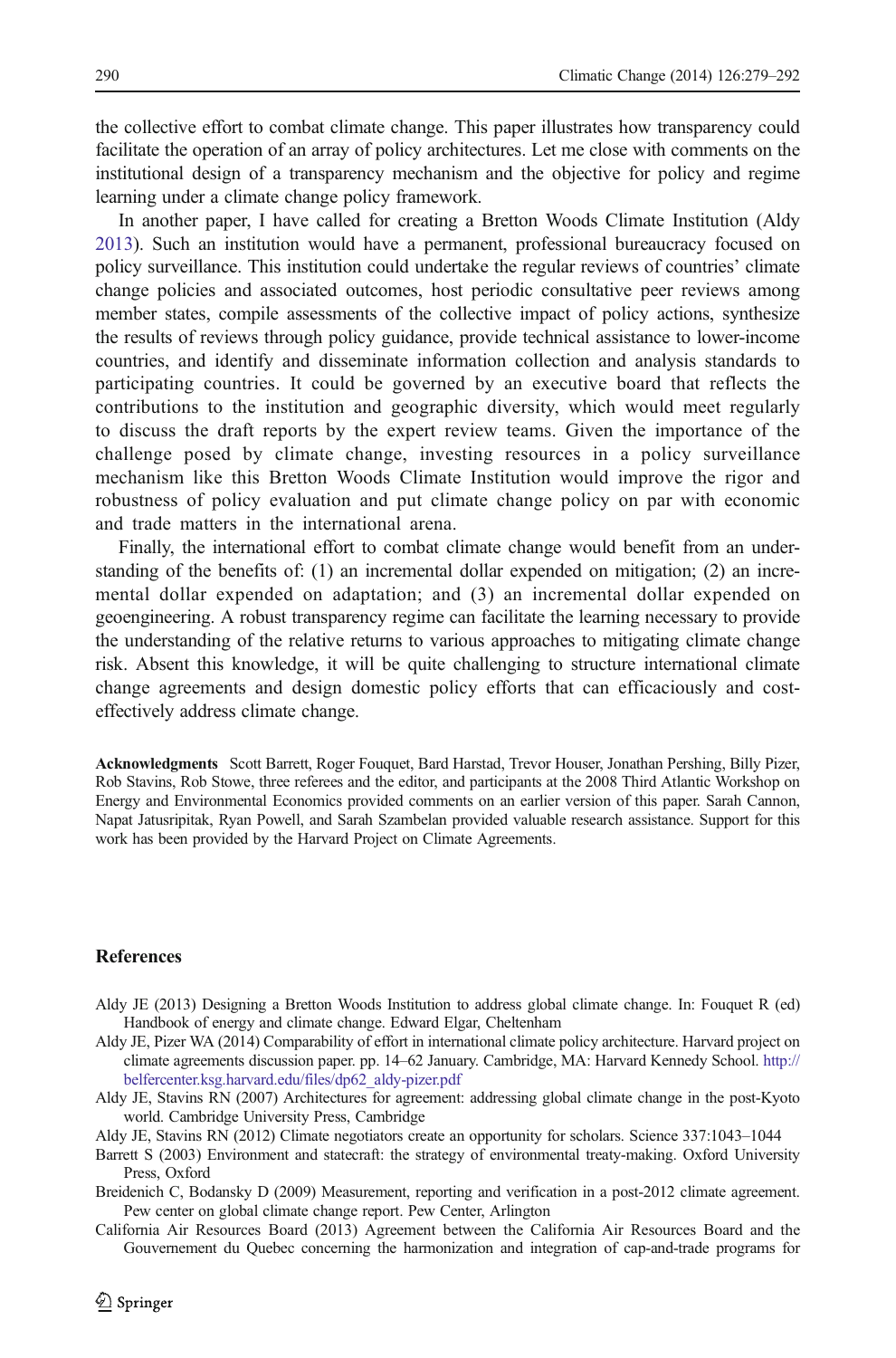<span id="page-12-0"></span>reducing greenhouse gas emissions. September. [http://www.arb.ca.gov/cc/capandtrade/linkage/ca\\_quebec\\_](http://www.dgi.inpe.br/CDSR/) [linking\\_agreement\\_english.pdf](http://www.dgi.inpe.br/CDSR/)

- Chayes A, Chayes AH (1991) Compliance without enforcement: state behavior under regulatory treaties. Negot J 7(3):311–330
- Chayes A, Chayes AH, Mitchell RB (1998) Managing compliance: a comparative perspective. In: Weiss EB, Jacobson H (eds) Engaging countries: compliance with international environmental accords. MIT Press, Cambridge
- Cooper RN (2010) The case for charges on greenhouse gases. In: Aldy JE, Stavins RN (eds) Post-Kyoto international climate policy: implementing architectures for agreement. Cambridge University Press, Cambridge
- Ellis J, Larsen K (2008) Measurement, reporting, and verification of mitigation actions and commitments. OECD and IEA publication COM/ENV/EPOC/IEA/SLT(2008)1. OECD and IEA, Paris
- Fearon JD (1998) Bargaining, enforcement, and international cooperation. Int Organ 52(2):269–305
- Fischer S (1999) Reforming the international financial system. Econ J 109:F557–F576
- Frankel J (2010) An elaborated proposal for a global climate policy architecture: specific formulas and emission targets for all countries in all decades. In: Aldy JE, Stavins RN (eds) Post-Kyoto international climate policy: implementing architectures for agreement. Cambridge University Press, Cambridge
- Hafner-Burton EM, Victor DG, Lupu Y (2012) Political science research on international law: the state of the field. Am J Int Law 106:47–97
- IMF (2001) Annual report 2001. IMF, Washington
- IPCC (2003) Good Practice guidance for land use, land-use change, and forestry. IPCC national greenhouse gas inventories programme, technical support unit. Hayama, Japan: Institute for Global Environmental Strategies. [http://www.unep.org/publications/ebooks/emissionsgapreport/pdfs/The\\_EMISSIONS\\_GAP\\_](http://unfccc.int/resource/docs/cop1/07a01.pdf) [REPORT.pdf](http://unfccc.int/resource/docs/cop1/07a01.pdf)
- Jaffe J, Stavins RN (2010) Linkage of tradable permit systems in international climate policy architecture. In: Aldy JE, Stavins RN (eds) Post-Kyoto international climate policy: implementing architectures for agreement. Cambridge University Press, Cambridge
- Keohane RO (1994) Against hierarchy: an institutional approach to international environmental protection. In: Complex cooperation: institutions and processes in international resource management. Scandinavian University Press, Oslo
- Keohane RO (1998) International institutions: can interdependence work? Foreign Policy 110:82–96
- Klabbers J (2007) Compliance procedures. In: Bodansky D, Brunee J, Hey E (eds) The Oxford handbook of international environmental Law. Oxford University Press, Oxford, pp 995–1009
- Le Quéré C et al (2013) The global carbon budget 1959–2011. Earth Syst Sci Data 5:165–185
- Levy MA, Keohane RO, Haas PM (1993) Improving the effectiveness of international environmental institutions. In: Haas PR, Keohane RO, Levy MA (eds) Institutions for the earth: sources of effective international environmental protection. MIT Press, Cambridge
- MacFaul L (2006) Developing the climate change regime: the role of verification. In: Avenhaus R, Kyriakopoulos N, Richard M, Stein G (eds) Verifying treaty compliance. Springer, Berlin, pp 171–209
- Mavroidis PC (1992) Surveillance schemes: the GATT's new trade policy review mechanism. Mich J Int Law 13: 374–414
- OECD (2003) Peer review: a tool for co-operation and change. OECD Policy Brief, December
- Pizer WA (2007) Practical global climate policy. In: Aldy JE, Stavins RN (eds) Architectures for agreement: addressing global climate change in the post-Kyoto world. Cambridge University Press, Cambridge
- Schafer A (2006) A new form of governance? comparing the open method of co-ordination to multilateral surveillance by the IMF and the OECD. J Eur Publ Policy 13(1):70–88
- Schelling TC (1956) An essay on bargaining. Am Econ Rev 46(3):281–306
- Schelling TC (2002) What makes greenhouse sense? Foreign Aff 81(3):2–9
- Simmons BA (1998) Compliance with international agreements. Annu Rev Polit Sci 1:75–93
- Subak S, Raskin P, von Hippel D (1993) National greenhouse gas accounts: current anthropogenic sources and sinks. Clim Chang 25:15–58
- Thompson A (2006a) Management under anarchy: the international politics of climate change. Clim Chang 78:7–29
- Thompson A (2006b) Screening power: international organizations as informative agents. In: Hawkins DG, Lake DA, Nielson DL, Tierney MJ (eds) Delegation and agency in international organizations. Cambridge University Press, Cambridge
- United Nations Environment Programme (2010) The emissions gap report: are the Copenhagen accord pledges sufficient to limit global warming to 2 °C or 1.5 °C? November
- United Nations Environment Programme (2013) The emissions gap report 2013. November. Nairobi: United Nations Environment Programme[.http://www.unep.org/pdf/UNEPEmissionsGapReport2013.pdf](http://www.unep.org/pdf/UNEPEmissionsGapReport2013.pdf)